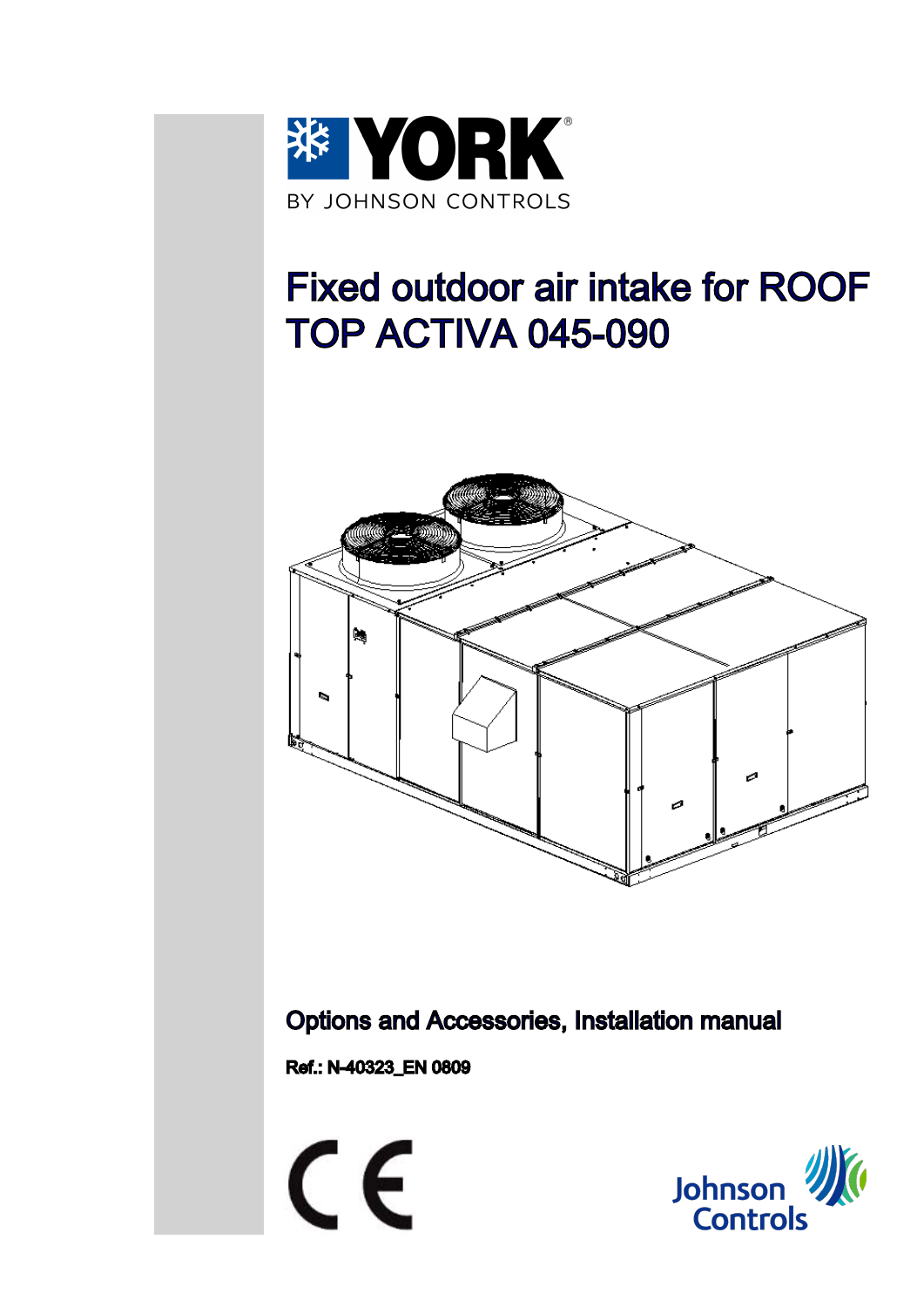### Index

| $1 \quad \blacksquare$ |  |
|------------------------|--|
|                        |  |
| 1.2                    |  |
|                        |  |
|                        |  |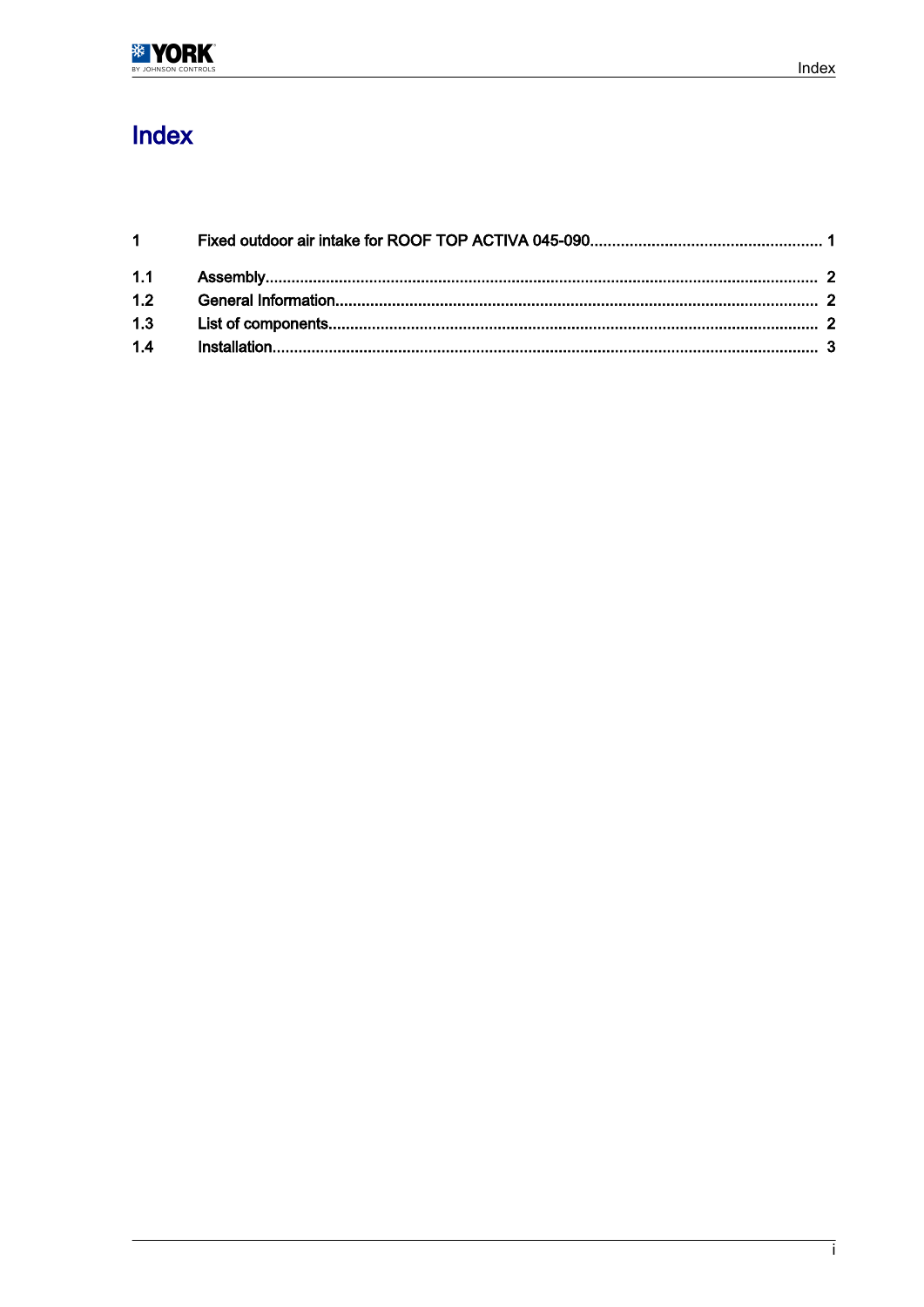## 1

## <span id="page-2-0"></span>Fixed outdoor air intake for ROOF TOP ACTIVA 045-090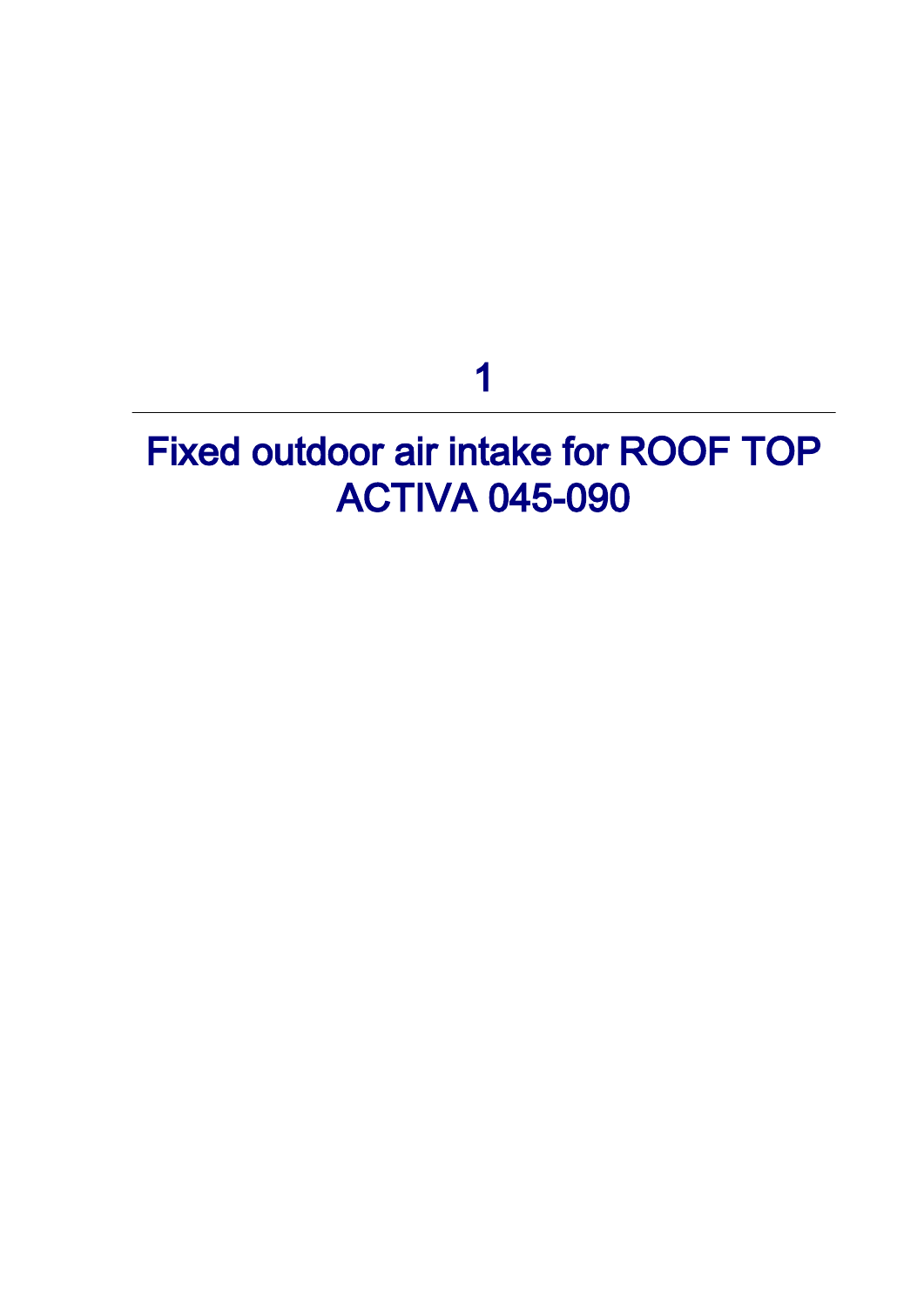

### <span id="page-3-0"></span>1.1 Assembly



- 
- 
- 3. Front panel **A.** Bolts
- 
- 
- 1. Side panel 8. Return access panel
- 2. Side panel 2. Side panel 2. Fixed outdoor air intake assembly
	-
- 4. Upper panel B. Front closures
- 5. Damper **RA.** Return air

### 1.2 General Information

Fixed outdoor air intake on equipment not fitted with economiser or motorised damper accessory.

#### 1.3 List of components

This accessory consists of the components indicated in the table.

| Pos. | <b>Description</b>                 | Qty.           |
|------|------------------------------------|----------------|
| 1.   | Right-hand side panel              |                |
| 2.   | Left-hand side panel               |                |
| 3.   | Front panel                        |                |
| 4.   | Upper panel                        |                |
| 5.   | Damper                             |                |
|      | $\varnothing$ 4.8 screw and washer | 30             |
|      | Rubber strip                       | 2 <sub>m</sub> |
| 8.   | Panel                              |                |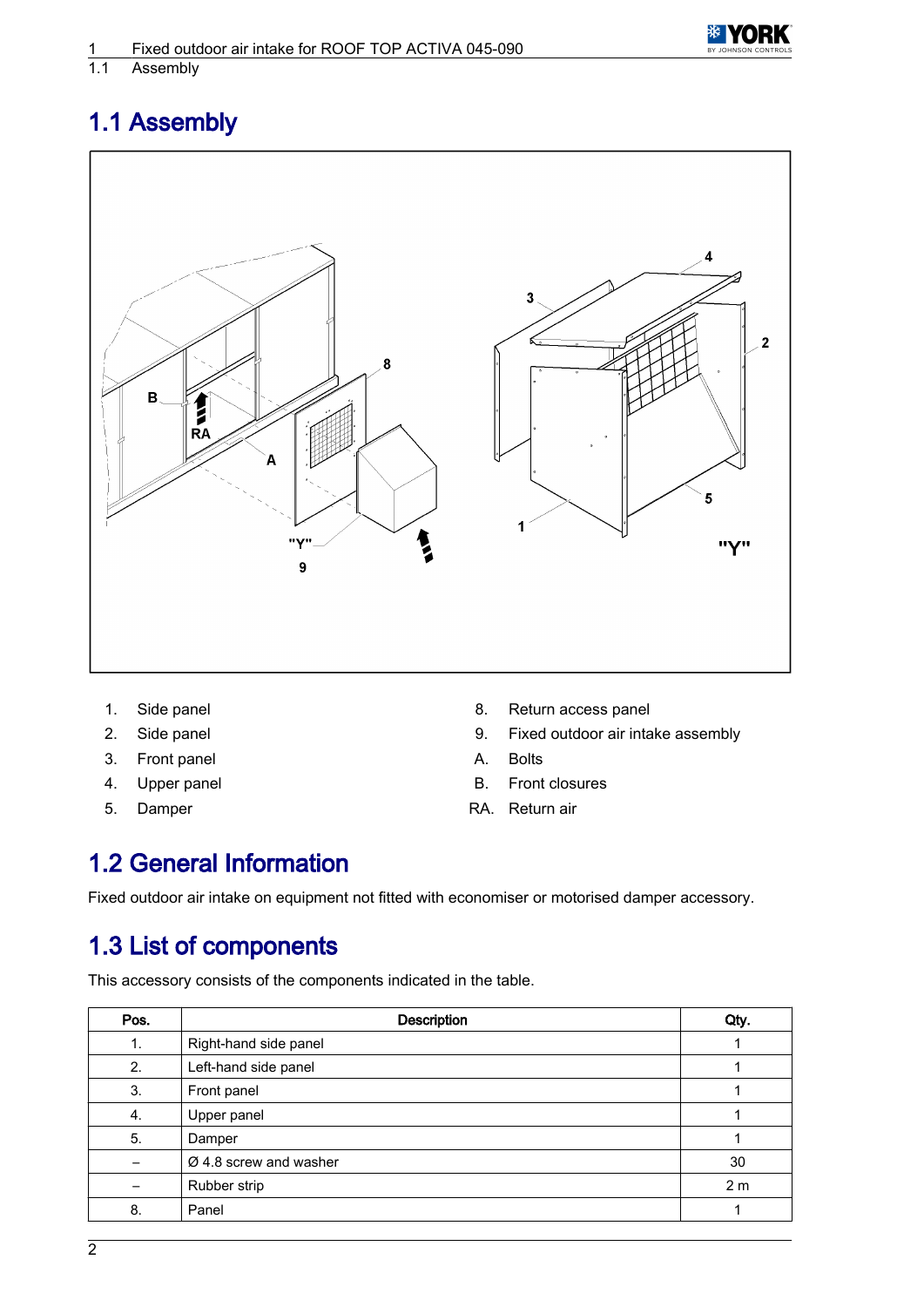<span id="page-4-0"></span>

#### 1.4 Installation

#### Installation in unit with lower return duct

Remove and dispose of the existing return access panel on the equipment, loosening the screws -A- and front closures -B-.

CAUTION

Do not lose the existing O-rings between the panel and the base (3)

Fit the return panel -8- supplied in the kit. Secure us‐ ing the screws -A- and front closures -B-.

#### **CAUTION** Refit the O-rings.

Fit the fixed outdoor air intake assembly according to the close-up -Y- and adjust the position of the damper according to the proportion of outdoor air required.

- The damper deflector located in position -1- will allow for an air flow of approximately 10%.
- In position -2-, approximately 15%.
- To allow for approximately 25%, remove the damper deflector.

Apply a continuous strip of rubber over the panel in‐ stallation holes along the entire length where the out‐ door air intake assembly rests. Secure the assembly to the return panel using the screws and seal washer supplied.



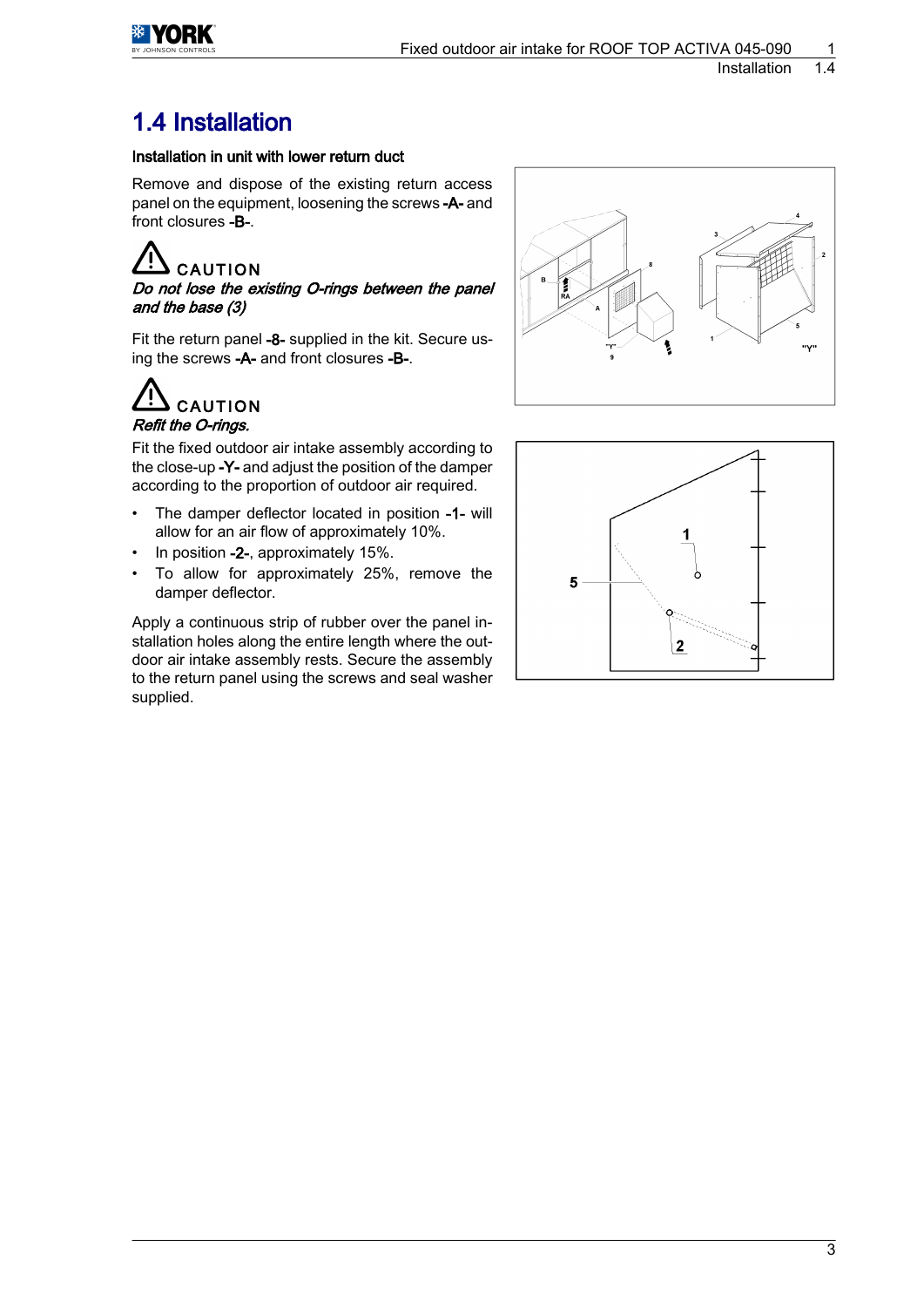

1.4 Installation

#### Installation in unit with side return duct

Dispose of access panel -8- supplied in the kit.

Make the window and installation holes in the front side of the duct as close as possible to the unit, according to close-up -X-.

**NOTE** As a template, use panel -8-.



Fit the fixed outdoor air intake assembly according to the close-up -Y- and adjust the position of the damper according to the proportion of outdoor air required.



- The damper deflector located in position -1- will allow for an air flow of approximately 10%.
- In position -2-, approximately 15%.
- To allow for approximately 25%, remove the damper deflector.

Apply a continuous strip of rubber over the 14 instal‐ lation holes in the panel along the entire length where the outdoor air intake assembly rests. Secure the assembly to the return panel using the screws and seal washer supplied.